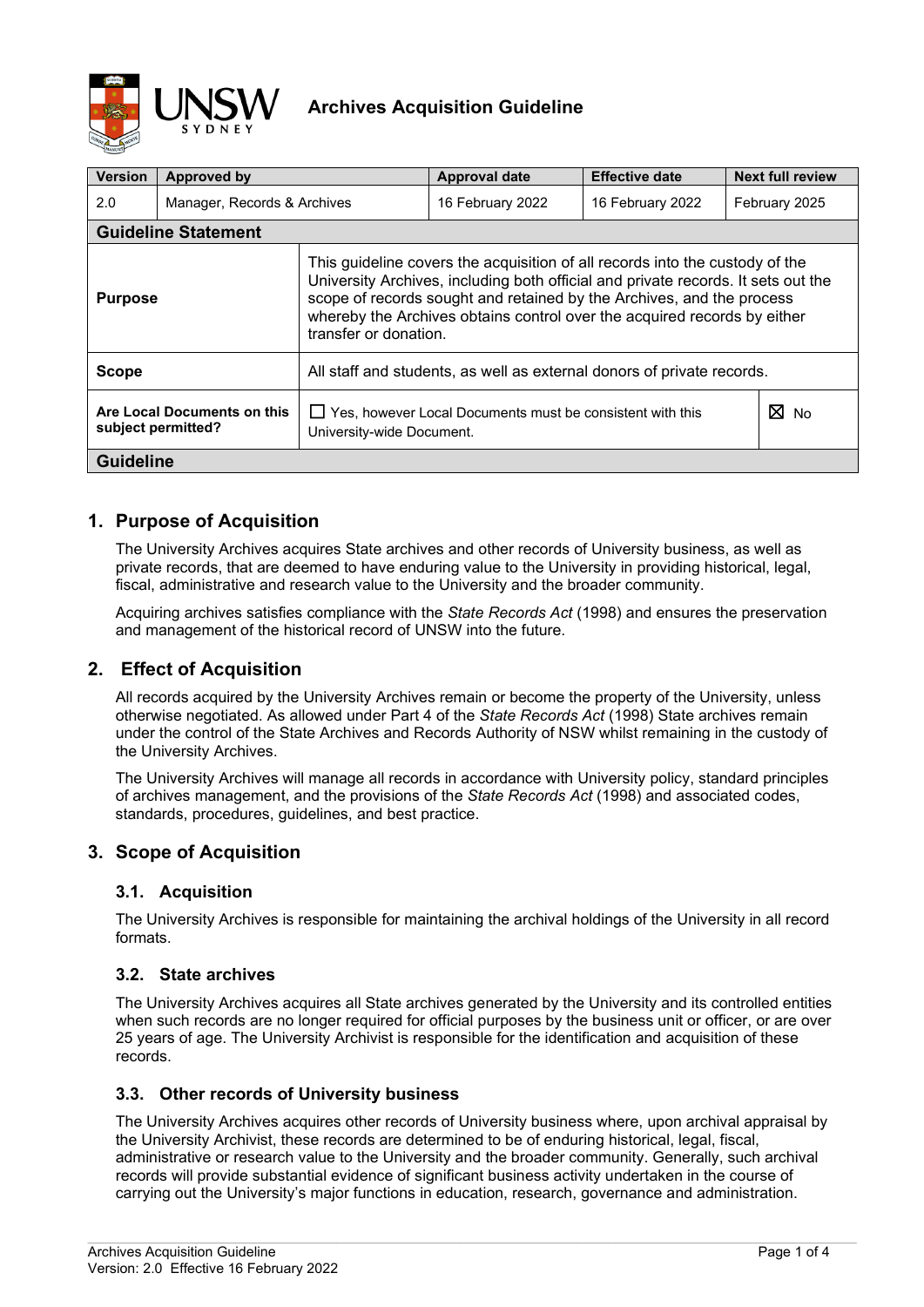The Manager, Records & Archives may approve guidelines to be used by professional staff in the University Archives for appraisal of records of University business that are not State archives. Any guidelines will reflect current best practice and comply with any relevant policy statements of the State Archives and Records Authority NSW.

### **3.4. Private records**

The University Archives acquires other records of individual persons and private organisations where, upon archival appraisal by the University Archivist, these records are determined to be of enduring value to the University and the broader community because they document in a significant way the activities of the individual or organisation having a strong connection with the development, achievements, culture or identity of the University. Generally, such archival records will relate to activities of significance in scholarly endeavours, student life, alumni involvement and leadership.

The Manager, Records & Archives may approve guidelines to be used by professional staff in the University Archives for appraisal of private records.

### **3.5. Rejection, deaccessioning and destruction**

The University Archives reserves the right to reject, deaccession or destroy the following records:

- records that are determined to be of insufficient value to the University upon appraisal by the University Archivist,
- unsolicited records.
- records that are closed to public access in perpetuity, and
- records which, for any reason, the University Archives is not resourced to acquire and manage.

## **4. Process of Acquisition**

#### **4.1. Transfer of State archives and other University archives**

The University Archives acquires all State and other archives generated by the University or its controlled entities through an internal transfer of the records from the responsible business unit or officer.

The transfer of such records is ordinarily a component of the University's disposal activities within the Records Management Program and as required by the *State Records Act* (1998) The University Archives may also initiate transfer by requesting identified State or other archives directly from the responsible business unit or officer. See the Recordkeeping Standard (section 9 Appraisal) for further information on this process.

The acquisition of estrays can be undertaken as necessary by the University Archives in accordance with Part 5 of the *State Records Act*.

The University Archives will document the acquisition of any records by transfer.

#### **4.2. Donation of private archives**

The University Archives acquires all private records through the negotiation of a donation between the University Archivist and the donor of the records. Where possible a donation is usually formalised through the completion of a Deed of Gift of Donation-in-Kind.

The University Archives will not financially compensate donors for records acquired and reserves the right to refuse any donations offered.

The University Archives will document the acquisition of any records by donation.

| <b>Accountabilities</b>    |                                          |  |  |  |
|----------------------------|------------------------------------------|--|--|--|
| <b>Responsible Officer</b> | Manager, Records & Archives              |  |  |  |
| <b>Contact Officer</b>     | University Archivist, Records & Archives |  |  |  |

 $\_$  , and the state of the state of the state of the state of the state of the state of the state of the state of the state of the state of the state of the state of the state of the state of the state of the state of the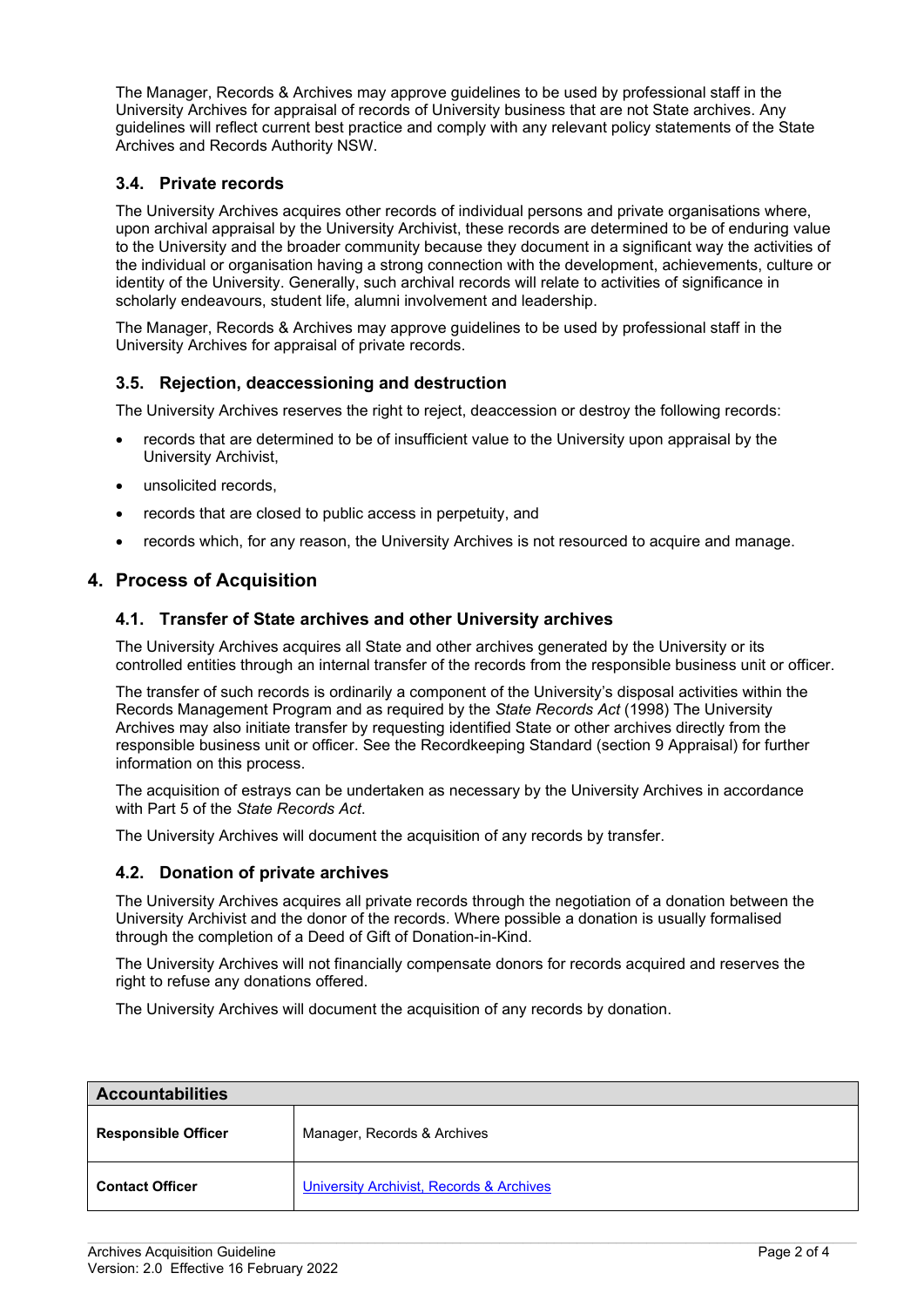|                                 | <b>Supporting Information</b>                                                                                                                                                                                                                                     |  |  |  |  |  |  |
|---------------------------------|-------------------------------------------------------------------------------------------------------------------------------------------------------------------------------------------------------------------------------------------------------------------|--|--|--|--|--|--|
|                                 | This Procedure supports the University's compliance with the following legislation:                                                                                                                                                                               |  |  |  |  |  |  |
|                                 | State Records Act, 1998 (NSW)                                                                                                                                                                                                                                     |  |  |  |  |  |  |
|                                 | Evidence Act, 1995 (NSW)                                                                                                                                                                                                                                          |  |  |  |  |  |  |
|                                 | Government Information (Public Access) Act, 2009 (NSW)                                                                                                                                                                                                            |  |  |  |  |  |  |
|                                 | Health Records and Information Privacy Act, 2002 (NSW)                                                                                                                                                                                                            |  |  |  |  |  |  |
| <b>Legislative Compliance</b>   | Privacy and Personal Information Protection Act, 1998 (NSW)                                                                                                                                                                                                       |  |  |  |  |  |  |
|                                 | Children and Young Persons (Care And Protection) Act, 1998 (NSW)                                                                                                                                                                                                  |  |  |  |  |  |  |
|                                 | Public Finance and Audit Act, 1983 (NSW)                                                                                                                                                                                                                          |  |  |  |  |  |  |
|                                 | University of New South Wales Act, 1989 (NSW)                                                                                                                                                                                                                     |  |  |  |  |  |  |
|                                 | Work Health and Safety Act, 2011                                                                                                                                                                                                                                  |  |  |  |  |  |  |
| <b>Parent Document (Policy</b>  | Recordkeeping Policy                                                                                                                                                                                                                                              |  |  |  |  |  |  |
| and Procedure)                  | Recordkeeping Standard                                                                                                                                                                                                                                            |  |  |  |  |  |  |
|                                 | Archives Access Guideline                                                                                                                                                                                                                                         |  |  |  |  |  |  |
| <b>Supporting Documents</b>     | <b>RAMS Security Guideline</b>                                                                                                                                                                                                                                    |  |  |  |  |  |  |
|                                 | <b>RAMS Titling Guideline</b>                                                                                                                                                                                                                                     |  |  |  |  |  |  |
|                                 | Data Governance Policy                                                                                                                                                                                                                                            |  |  |  |  |  |  |
|                                 | <b>Email Policy</b>                                                                                                                                                                                                                                               |  |  |  |  |  |  |
| <b>Related Documents</b>        | <b>IT Security Policy</b>                                                                                                                                                                                                                                         |  |  |  |  |  |  |
|                                 | <b>Procurement Policy</b>                                                                                                                                                                                                                                         |  |  |  |  |  |  |
| <b>Superseded Documents</b>     | Archives Acquisition Guideline, v1.0                                                                                                                                                                                                                              |  |  |  |  |  |  |
|                                 |                                                                                                                                                                                                                                                                   |  |  |  |  |  |  |
| <b>File Number</b>              | 2022/01385                                                                                                                                                                                                                                                        |  |  |  |  |  |  |
| <b>Definitions and Acronyms</b> |                                                                                                                                                                                                                                                                   |  |  |  |  |  |  |
| Archive                         | A record that the University has committed to retaining permanently for either the<br>maintenance of a permanent record of the activities of the State of NSW (State<br>Archives) and/or as a cultural, historical record of the University (University Archive). |  |  |  |  |  |  |
| Appraisal                       | The assessment of University records to determine their retention requirements in<br>accordance with business need and legislative requirements, including the State<br>Records Act (NSW) 1998.                                                                   |  |  |  |  |  |  |
| Estray                          | A State record not currently under the control of the responsible public office.                                                                                                                                                                                  |  |  |  |  |  |  |
| Private record                  | Any record made and kept, or received and kept, by any person other than in the course<br>of conducting University business, and that is not otherwise considered a public record<br>under any law.                                                               |  |  |  |  |  |  |
| State archive                   | A State record that is required to be retained indefinitely and that the State Archives and<br>Records Authority of NSW has control of under the State Records Act 1998.                                                                                          |  |  |  |  |  |  |
| State record                    | Any record made and kept, or received and kept, by any person in the course of the<br>exercise of official functions in a public office, or for any purpose of a public office, or for<br>the use of a public office.                                             |  |  |  |  |  |  |
|                                 | [Note: the University of New South Wales is a public office for the purposes of the State<br>Records Act (1998)]                                                                                                                                                  |  |  |  |  |  |  |
| <b>University Archives</b>      | The administrative body responsible for the long-term preservation and management of<br>the University's business and historical records.                                                                                                                         |  |  |  |  |  |  |